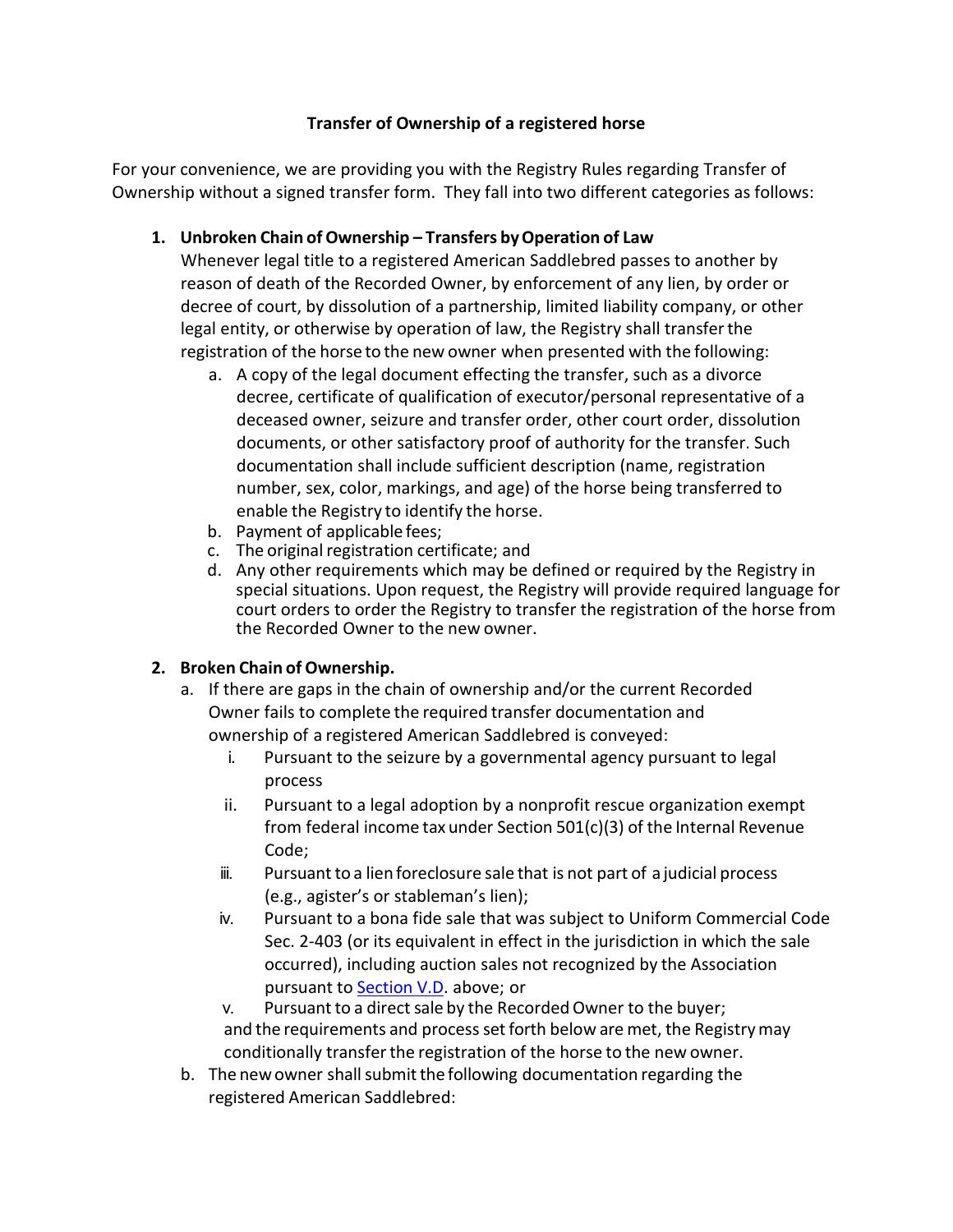- i. An application that includes the name of the transferor and the new owner, the color, sex, and markings of the horse, and registered name, if known;
- ii. Proof of horse identity (DNA) and four (4) color photos, and confirmation that the horse is a registered American Saddlebred;
- iii. Payment of applicable fees;  *(Staff assistance with updating Chain of Ownership for horse: \$100.00. Also requires DNA test fee and Transfer of Ownership fees)*
- iv. Documentary support for the validity of the transfer as a bona fide transfer, which may include a court order, bill of sale, and/or legal opinion of an attorney licensed in the state in which the transfer occurred;
- v. Indemnification agreement infavor of the Association; and
- vi. Such other documentation or information asthe Registrymay request in its discretion.
- c. Upon receipt of the completed documentation, the Registry will notify the last Recorded Owner of such horse to determine if the last Recorded Owner asserts a contractual or statutory claim to the horse.
	- i. The notification shall be delivered to the last Recorded Owner at such person's address on file with the Registry by registered mail, return receipt requested. The notification shall notify such person that ownership of the horse has been conveyed, the acquirer has requested that a duplicate registration certificate be issued and/or the transfer of ownership to the acquirer be recorded with the Registry. The notification shall make a request that the last Recorded Owner provide information and documentation of any asserted contractual or statutory claim to the horse.
	- ii. In the event the last Recorded Owner fails to respond within 21 days of the date of the first notification or if the letter is returned as undeliverable, the Registry shall send a duplicate letter to the last Recorded Owner. In the event the last Recorded Owner fails to respond to the second letter within 21 days of the date of the second letter or if the letter is returned as undeliverable, the Registry may, in its sole discretion record the conditional transfer of such horse to the new owner. The Registry reserves the right, in all circumstances in its discretion, to refuse to issue any duplicate certificates or record the transfer of any horse under this Section. The Registry may convene the Registry Rules Committee to decide whether to issue any duplicate certificates and record transfers under this Section.
- d. Provided the requirements of this [Section](#page-0-1) V.E.2. have been met, including the payment of all fees and expenses, the Registry may issue a conditional transfer to the current owner of a currently registered American Saddlebred. Conditional transfers of registered horses are valid for nine (9) months; if within that time apparently correct or justified claim is made to challenge the transfer, the